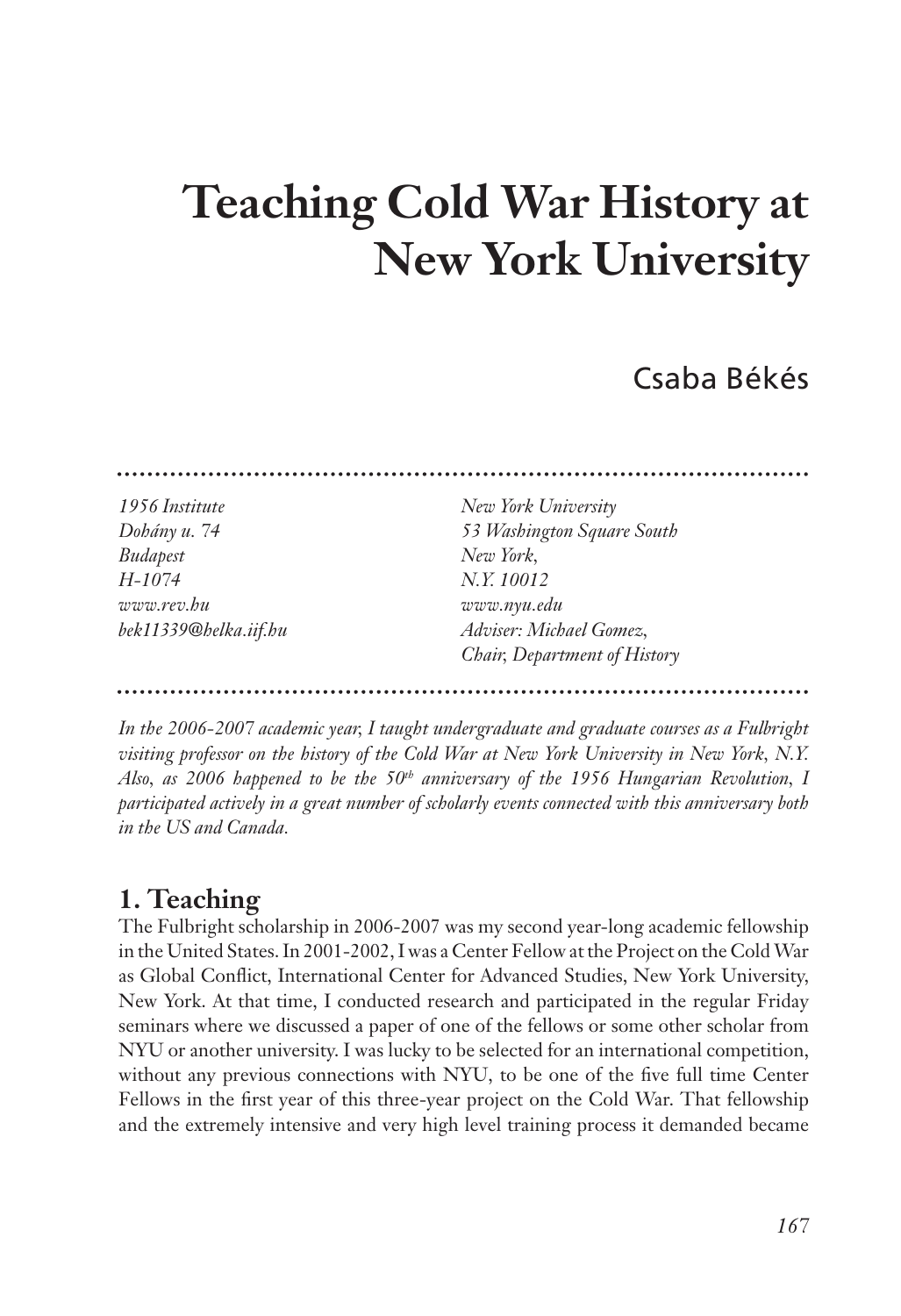a very important stage in my career as a researcher in international relations and Cold War history.

My nine-month Fulbright scholarship in 2006-2007 was a similar turning point in my life, this time in my teaching career. Since the late 1980's I have occasionally taught Hungarian and English language history courses as a visiting lecturer at several universities, mostly in Hungary but also in Turku, Finland. Nevertheless, working in a research institute (the 1956 Institute), I had never taught a full academic year at an English language University before. At New York University I taught undergraduate and graduate courses on the history of the Cold War: The History of East-West Relations in Post World War II Europe and East Central Europe and the Cold War, 1945-1991.

These courses gave the students an opportunity to study the history of East– West relations in the Cold War period on the basis of recently declassified archival documents and with the help of an experienced researcher in the field from the former Soviet bloc.

The seminars were based predominantly on the findings of the so-called "new Cold War history" that emerged after 1989, with a special focus on the policy of the Eastern Bloc. Besides studying readings from the most up to date literature on the topic, during the courses students used and analyzed published and unpublished archival documents from the former Soviet Bloc states. Fortunately, many of these documents are now available in

English translation on the web sites of the National Security Archive, (http://www. gwu.edu/~nsarchiv), the Woodrow Wilson Center's Cold War International History Project (www.cwihp.org), and the Parallel History Project on Cooperative Security (PHP) (formerly: Parallel History Project on NATO and the Warsaw Pact) (http:// www.php.isn.ethz.ch), while many other such documents are in the possession of the Cold War History Research Center in Budapest (www.coldwar.hu).

The students were very open, and they were very much interested in the topic, especially since they found my approach revealing and remarkably different from the more American centred presentation of Cold War history they had been used to. Therefore, I enjoyed teaching at NYU a great deal and fortunately, according to the anonymous student evaluations of the courses and the instructor, they found my courses great, too. It was especially good to see that the students enjoyed working with a huge amount of primary source materials – and were very effective in doing so – as this was a special feature of my courses. I even had a very knowledgeable seventy year old as a guest student, a retired businessman very much interested in modern history, who previously had taken some courses on Eastern Europe with István Deák at Columbia University and Tony Judt at NYU.

The courses I developed for my Fulbright Fellowship at NYU now can be repeated at other schools both in Hungary and abroad. In fact, while still at NYU, I was invited to teach the same courses on Cold War History at Columbia University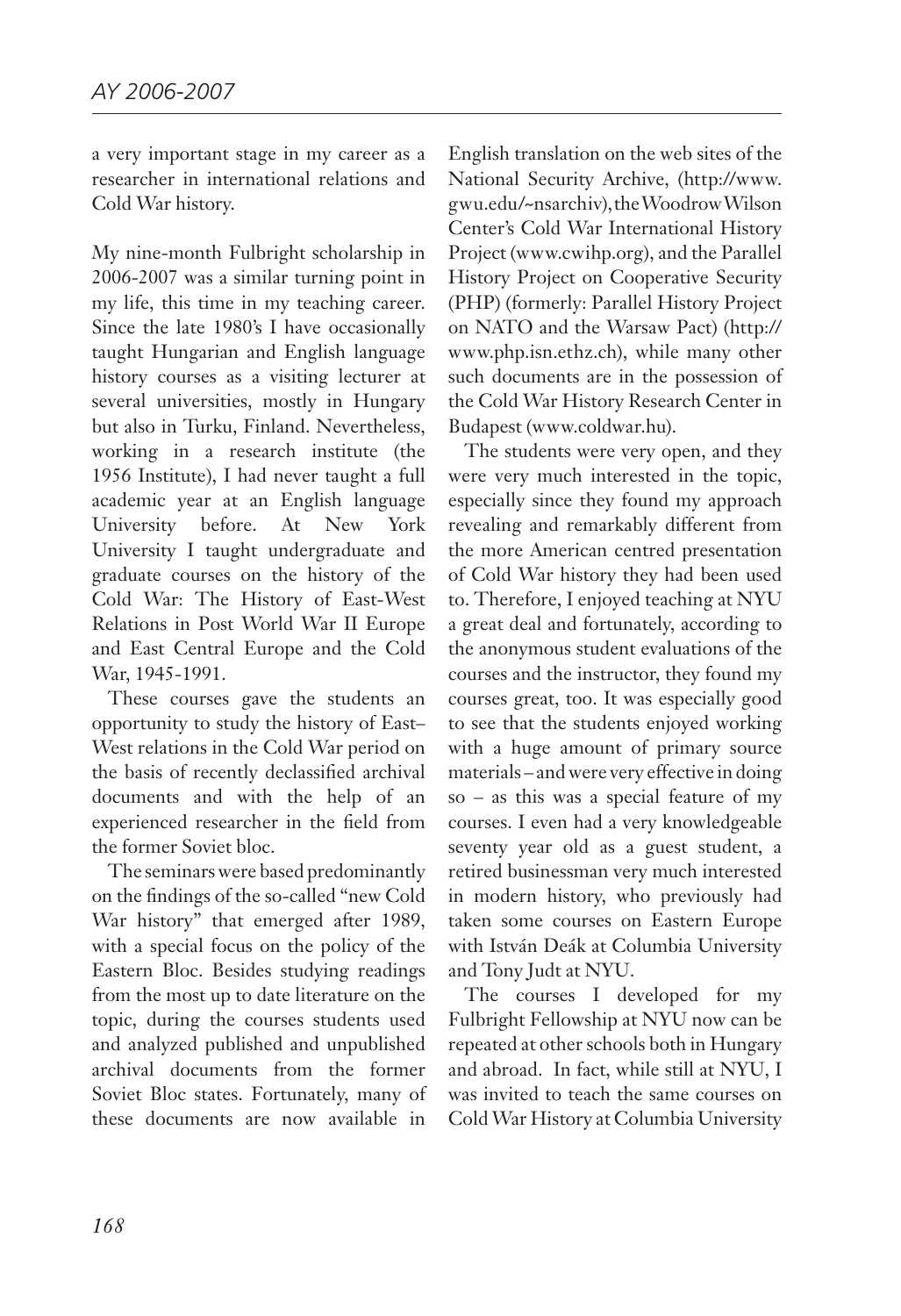as the István Deák Visiting Professor for East Central European History in the Fall of 2007, which I also enjoyed very much. I am sure that this unintended, but very much welcome, consequence would not have happened without my Fulbright fellowship at NYU.

During my fellowship, by special permission from CIES, I also taught one undergraduate course on the Cold War in both semesters at Empire State College in New York.

#### **2. Other academic activities**

Besides teaching, my main activity was to participate in scholarly events related to the 50<sup>th</sup> anniversary of the 1956 Hungarian Revolution. I attended five international conferences organized for the anniversary (at Case Western University in Cleveland, the University of Ottawa, Harvard University, Columbia University, and Bard College) – at three of these conferences I acted as a keynote speaker. In October 2006, I also participated in a lecture tour called the "Traveling scholars project" (*The 1956 Hungarian Revolution: Fifty Years On*) organized by the Hungarian Cultural Center in New York. Three leading students of the history of the revolution participated: Charles Gati from Johns Hopkins University, and both Attila Szakolczai and myself from the 1956 Institute in Budapest. Our team gave lectures at six universities on the East coast (the New School for Social Research in New York, New York University, the City University of New York, Princeton University in New

Jersey, George Washington University in Washington, D.C., and Harvard University in Cambridge, MA) as well as at the Hungarian Cultural Center in New York.

During my fellowship, I was also invited to give lectures on 1956 and on the Cold War at several universities: the University of North Carolina in Chapel Hill, Montclair State University in New Jersey, and Empire State College in New York. In October 2006, I participated in a very interesting roundtable discussion at the Hungarian Cultural Center in New York, entitled 'Revolution, Ideology and Memory'. The other two participants were Ágnes Heller and Paul Berman.

I participated regularly in the seminars of the Remarque Institute at NYU. The Institute was founded by NYU professor Tony Judt to study issues of European history, and the sessions I visited were all very interesting.

In 2006, because of the 50<sup>th</sup> anniversary of the 1956 Hungarian revolution, a new and very large special government fund became available for scholarly publications on 1956, an opportunity that few could resist. Not surprisingly, during that year some 300 (!) books (or rather: individual publications) were published on the revolution in Hungary.

I can proudly report that I produced 1% of that number: I have published three books about 1956, and the manuscripts of those volumes were all finalized between September and November of 2006. The first book is the second, revised and enlarged edition of my monograph on the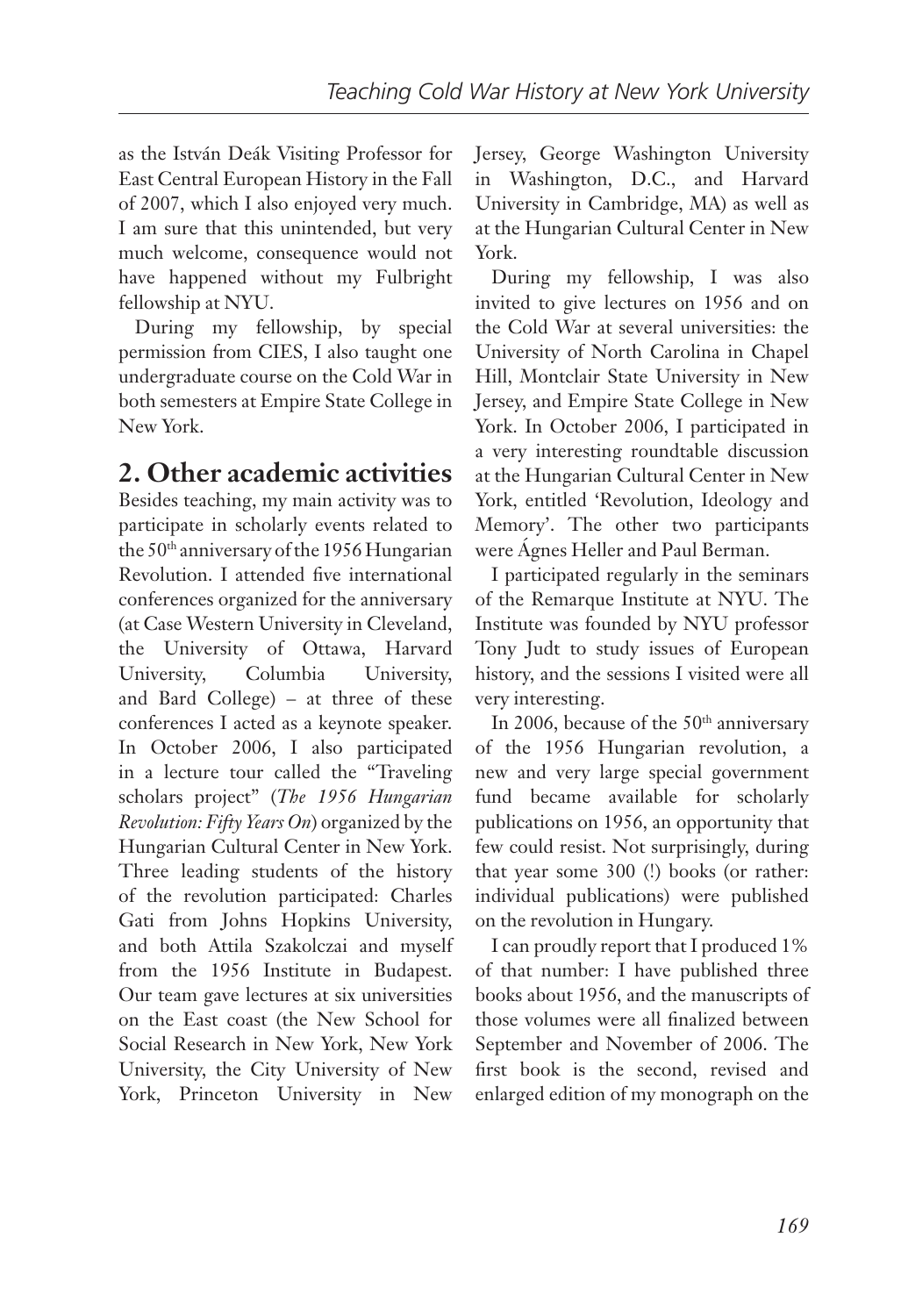international context of the revolution, originally published in 1996. (*Az 1956-os magyar forradalom a világpolitikában [The 1956 Hungarian Revolution and World Politics]*. (Second enlarged edition) 1956-os Intézet, Budapest, 2006). The second book is a collection of essays by experts on the history of Hungarian foreign policy covering twelve bilateral relations in the era after Stalin's death (1953–1958). Besides editing the volume, I also wrote an introductory chapter and the chapters on US–Hungarian and British–Hungarian relations. (*Evolúció és revolúció. Magyarország és a nemzetközi politika 1956-ban. [Evolution and Revolution. Hungary and International Politics in 1956]* (Szerk.) Békés Csaba, Gondolat Kiadó–1956-os Intézet, 2006. The third book is a collection of documents on the Hungarian question in the United Nations (1956–1963). (*Az Egyesült Nemzetek Szervezete és a magyar forradalom, 1956–1963. Tanulmányok, dokumentumok és kronológia. [The United Nations and the 1956 Hungarian Revolution. Essays, Documents and Chronology.]* Szerk. Békés Csaba és Kecskés D. Gusztáv. Magyar ENSZ Társaság, 2006.) *The 1956 Hungarian Revolution and World Politics* is now being published in English by the Center for Hungarian Studies and Publications, Inc. (Social Science Monographs, Boulder, Colorado. Wayne, New Jersey). Also, *Evolution and Revolution* will be published in the Harvard Cold War Studies Book Series. For several years now I have been one of the contributors on the seventy-five

member team for the forthcoming (2009) 3 volume text, *The Cambridge History of the Cold War*. The last version of my chapter "East Central Europe in the Cold War, 1953–1960" was also finished during my Fulbright fellowship at NYU.

In the spring of 2007 I acted as the historical consultant for the 90-minute US documentary "Torn from the Flag" on the 1956 Hungarian Revolution, which was presented in Los Angeles in November of 2007. I also appear in the film, along with three US historians, talking about the revolution. During the same months I was the historical supervisor for Tibor Glant's manuscript: *Remember Hungary, 1956. Essays on the Hungarian Revolution and War of Independence in American Memory* (Social Science Monographs, Boulder, Colorado. Center for Hungarian Studies and Publications, Inc., Wayne, New Jersey, 2007.)

#### **3. Housing**

Housing for a foreign scholar is always a major problem, but this is especially so in New York City. Michael Gomez, the head of the History Department at NYU, was very supportive, especially in finding subsidized NYU housing for us. This was a crucial issue in a terribly expensive city like New York. I was there with my family: my wife, Melinda Kalmár, who is also a historian, and our then thirteen-year-old son, Gáspár. After quite some excitement and worrying, we were lucky to be offered a two-bedroom apartment approximately one week before our departure. The apartment was on the 9th floor of one of the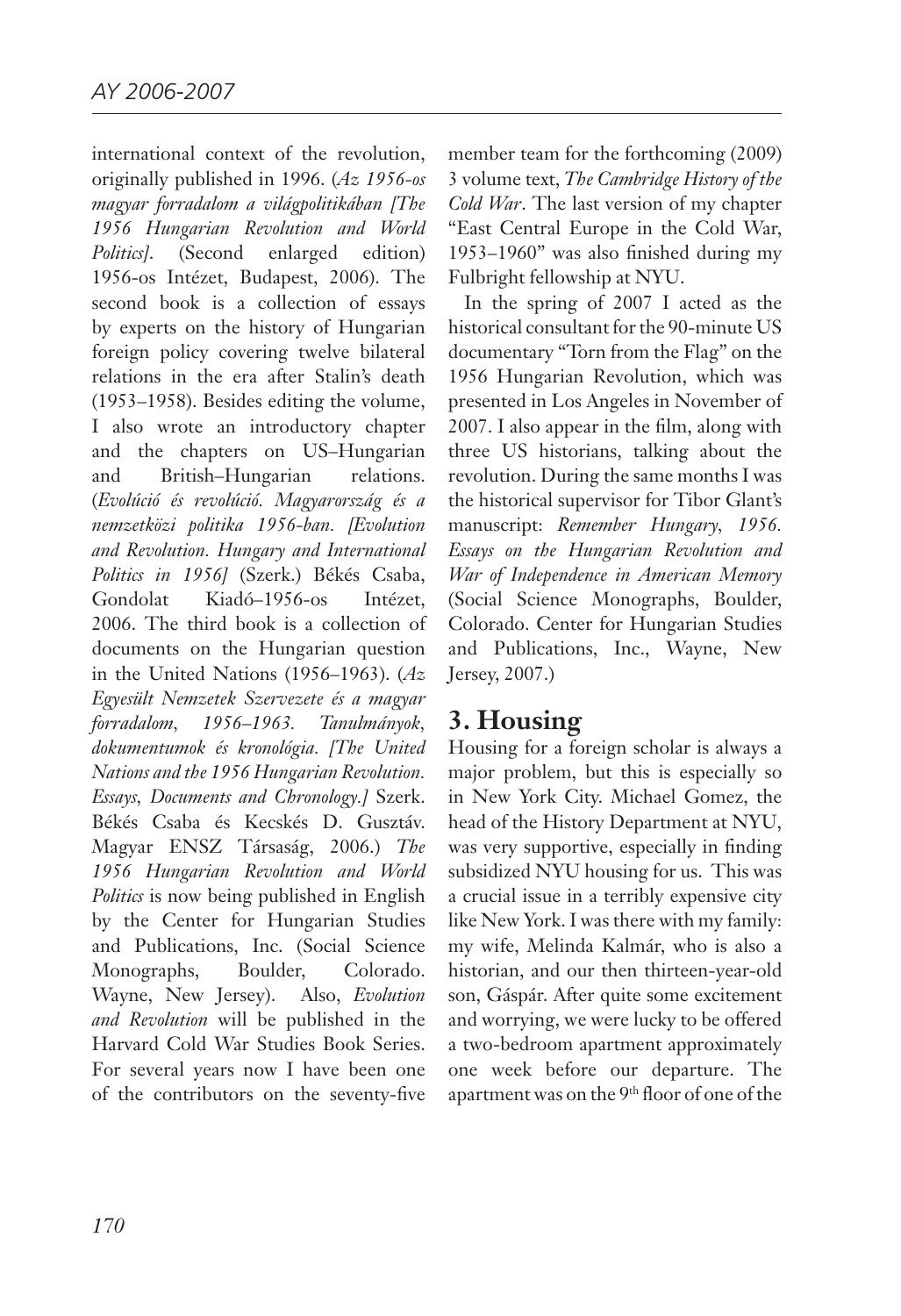three thirty-story "Silver Towers" built for NYU faculty in the middle of Greenwich Village in the late nineteen-sixties, a truly great location. This was the good news; the bad news was that it was unfurnished. Personal connections helped us solve the problem: we received some surplus chairs and beds that were just about to be thrown away by the Hungarian Cultural Center in New York, and then we rented the rest of the furniture from a friend's colleague. We had lived in the same building in 2001-2002 and had made friends with a nice family living in a neighboring NYU building. Alex was a mathematician who had emigrated from the Soviet Union, while his wife Shahana, who was from India, taught in the business school of a college in New Jersey. Their daughter, Aliya, our son, Gaspar, and Keyshav, the son of another NYU professor of Indian descent who also lived in our building, formed an inseparable group, playing together after school all the time on the small plaza in front of the towers or in one of the apartments, mostly ours as we lived on the ground floor. (A tragic experience from our previous stay in New York City was that we arrived in New York a week before 9-11, and we witnessed the attack and the collapse of the World Trade Center towers while standing on the corner of  $6<sup>th</sup>$  avenue and  $11<sup>th</sup>$  street, just after taking our son to school. It took us several months before we could more or less recover from the shock it caused us.)

So, now we approached Alex for help, and he asked around in his department and found Victor, who was just about to leave for Lebanon for a year. That is how we were able rent the furniture we needed, and while it was not an easy job to transport it from another NYU building into our neighborhood and then return it from a midtown location at the end of my fellowship in May of 2007, this was still a much better option than having to buy furniture and then sell it later on. Another complication on the housing front was that in mid-December we had to move to another NYU apartment, as the one we had in Silver Towers was available only for the first semester. Moving with all our stuff just before Christmas was neither easy nor inexpensive; nevertheless, we solved the problem and the new apartment even had some advantages, including having two bathrooms. Moreover, it was in Peter Cooper Village on the East side, a nice complex of apartment houses located in a green environment with playgrounds and basketball courts, etc. On top of all that, Gaspar's school was a mere 2-minute walk from the apartment; previously, he had to take a long walk and then a bus to get to school. So, all in all, it was worth the change.

As a general comment on housing, in New York even the subsidized rent is quite expensive, as we had to pay about \$1,700 dollars a month for the first apartment and \$1,900 a month for the second apartment. I think I do not need to explain how difficult it was to survive from the rest of the scholarship with my wife and son for nine months. I know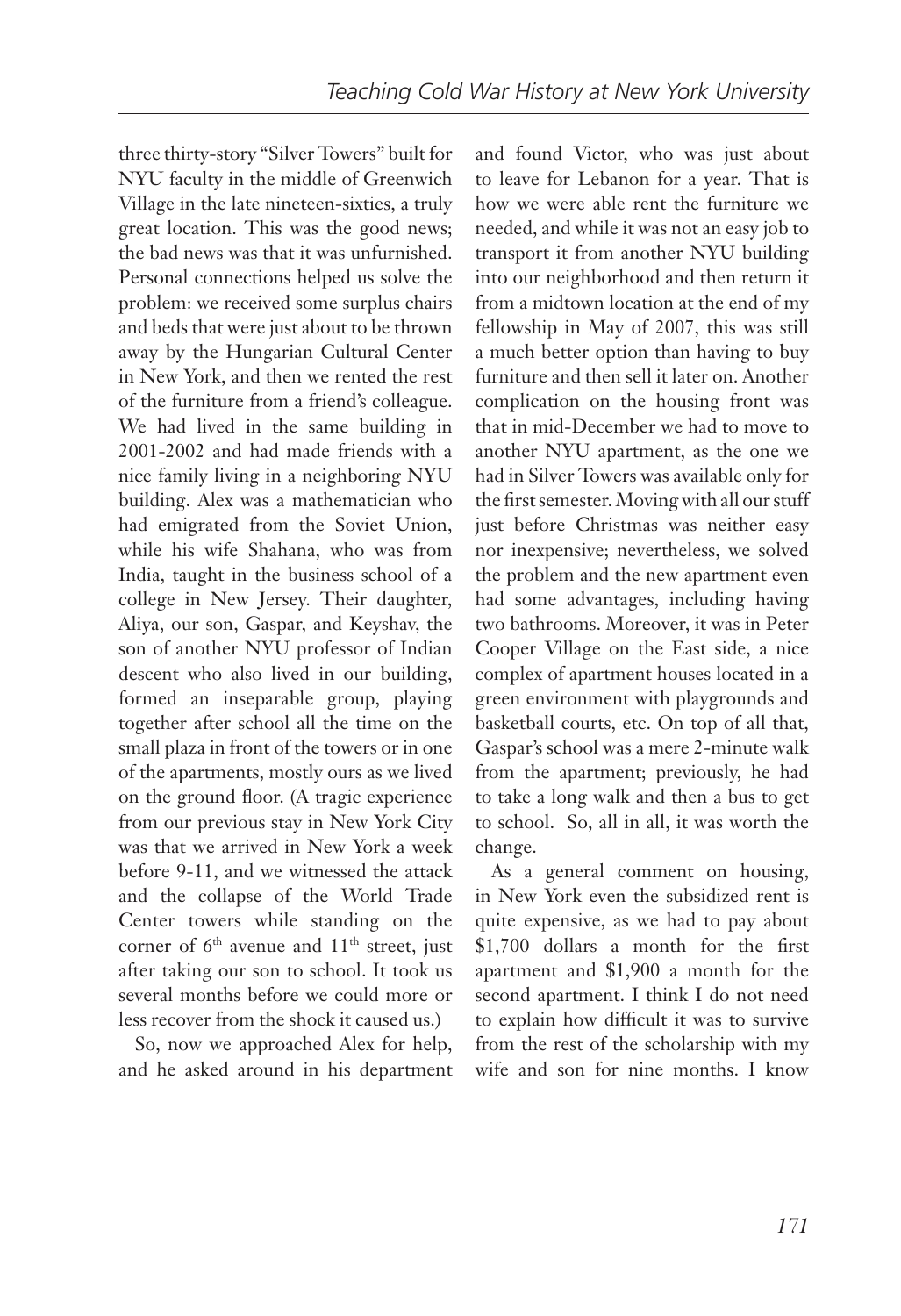this is a general problem, not specifically Hungarian: in New York I heard of an American Fulbright scholar who had to return with his family from London in the middle of his fellowship because of the same financial problem. Therefore, I think the Fulbright Commission should consider more seriously the cost of living in different cities when allocating personal funds in the future. In fact, the present system favors a "minimalist approach" for the grantees: the smaller the place you live in and the less prestigious the university you choose, the better your financial situation will be during your scholarship. You may even save some money.

And *vice versa*: if you are ambitious, brave, and successful enough to get a visiting position at a well known university located in an expensive city, you will have to pay a higher price for it. By adjusting the amount of the scholarship to the actual renting costs in particular cities, you could remedy this very important problem. As additional funds may not necessarily be available, cutting the number of grantees could resolve this problem.

#### **4. Non-academic activities - social contacts**

Because of the rather busy schedule I had on the "1956 front," we could not take part in the numerous social events and excursions organized by the Fulbright management in the US. Nevertheless, we did visit the United Nations, and that was a great experience for us and especially for our son, who turned out to be the most active participant in a discussion

about environmental issues at the dinner table one night as we sat together with Fulbright scholars from Norway, the Philippines and other countries. We were also briefed by a high-ranking UN official about the relief work of the UN.

In late October we rented car to visit Boston, and that trip was a nice example of the combination of academic and non-academic activities. I was invited to a conference at Harvard University, and the organizers were kind enough to provide us with a larger room, so while I was attending the conference my lucky family could do some sight seeing. Since we arrived a day earlier, even I could see some of Boston, a city we really liked a lot. My son's greatest experience, besides seeing the historical site of the "Boston tea party", well known for him from history books, was that he was allowed to drive the "duck", an amphibious tourist vehicle (true!) on the sea.

At the History Department at NYU I resumed my old contacts with several professors, and I made new friendships, as well. Marilyn Young, my former "boss" as head of the Project on the Cold War as Global Conflict at the International Center for Advanced Studies (ICAS) in 2001-2002, now over seventy, is a genuine mother-type mentor and is one of the most wonderful persons I have ever met. Tom Bender, director of ICAS for many years, Alan Hunter, co-director of the Cold War Project, and his wife Linda Gordon were all most supportive, too, and we enjoyed their company many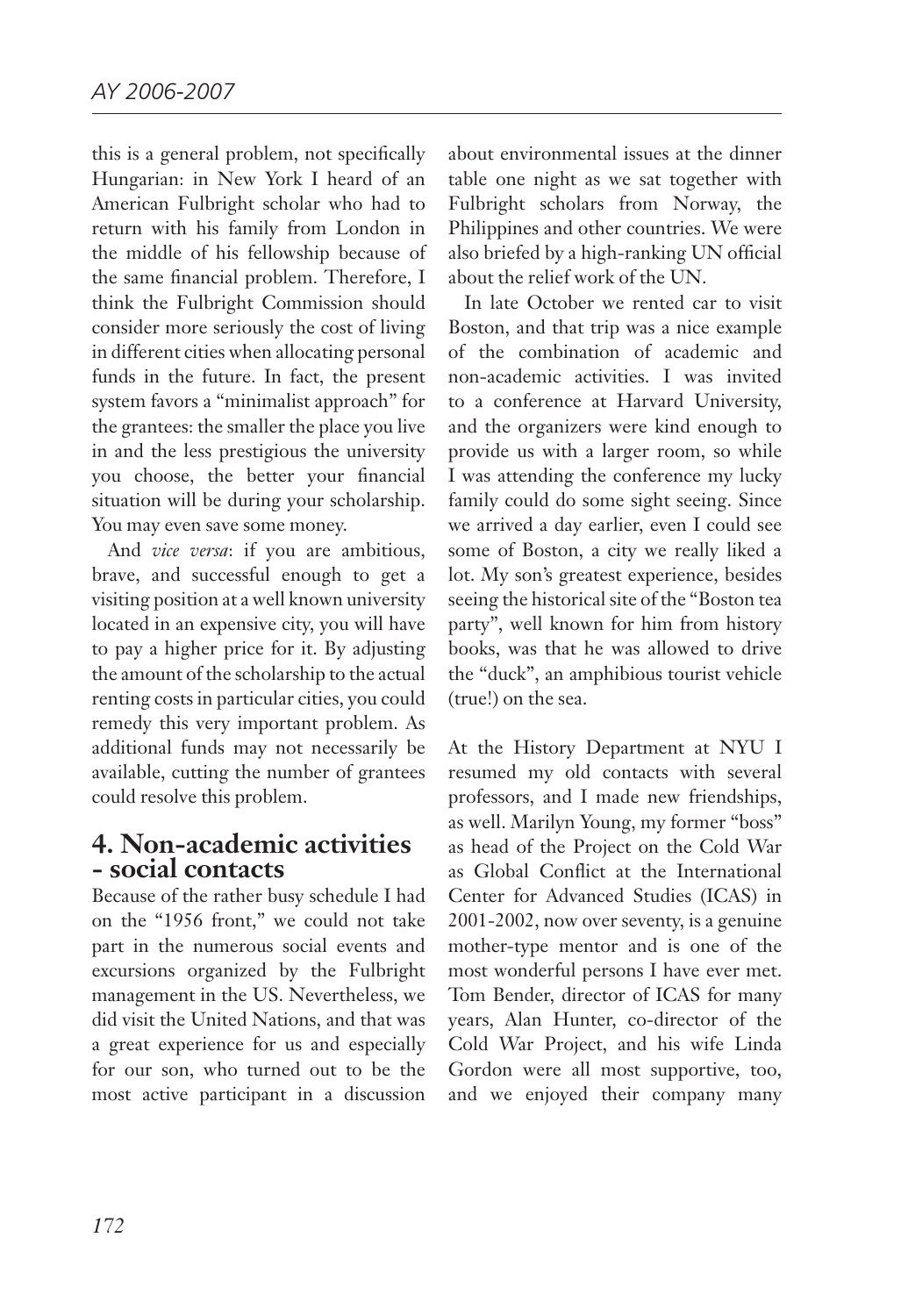times. My wife, Melinda, attended Linda's outstanding lecture course on gender in American history.

Larry Wolf, an East-Central European history expert, who had just moved from Harvard to NYU at the time, as well as Jane Burbank, professor of Russian history, and her husband, Frederick Cooper, became good friends during my fellowship at NYU. Tom Gruenfeld at Empire State College, another old friend from the ICAS times, kindly arranged an invitation for me from his college to teach the same undergraduate course on the Cold War at his institution. The regular parties thrown by the History Department were also excellent opportunities to establish new personal contacts, which will surely be very useful in promoting academic cooperation in the future.

During my fellowship, I was a regular guest at the monthly meetings of the New York-based Hungarian professors' roundtable, held in a café called Pertutti and headed by István Deák, professor emeritus at Columbia University. The events at the Hungarian Cultural Center in New York were very interesting, so we visited most of them. Jakab Orsós, director of the center, and his small but enthusiastic staff have been doing an excellent job in promoting Hungarian culture in perhaps the most difficult cultural market in the World, the Big Apple. The events not only attract a full house, but more importantly, 30-40% of the audience are not Hungarian émigrés, but "indigenous" New Yorkers.

### **5. Schooling**

Our son went to Simon Baruch junior high school, and he was fortunate enough to be admitted to a special mathematics class, similar to the one he attends here at home. Although previously we had often heard that primary school education is not as good in the US as it is in Hungary, we found that this is not exactly the case, at least not in that school. It seems to us that the major difference is not in the quality but in the content of the education. The American system offers much more practical knowledge, preparing children for real life much more than the Hungarian system. The teachers' attitude towards the pupils and toward the teaching process is serious and responsible; the regulations are binding not only on the kids but on the educators, as well. The teachers know and accept this situation; therefore, it was no wonder that we had not a single conflict with a teacher during the whole year. One teacher was even dismissed on the basis of the students' general negative evaluation, an unimaginable move in Hungary. Finally, the PTA (Parent Teacher Association) system is surely another very efficient "innovation" that should be adapted in our country.

#### **6. Conclusion**

My Fulbright scholarship in 2006-2007 was a real turning point in my career: the teaching experience I acquired at two leading American universities during one and a half academic years hopefully will help me to find opportunities for